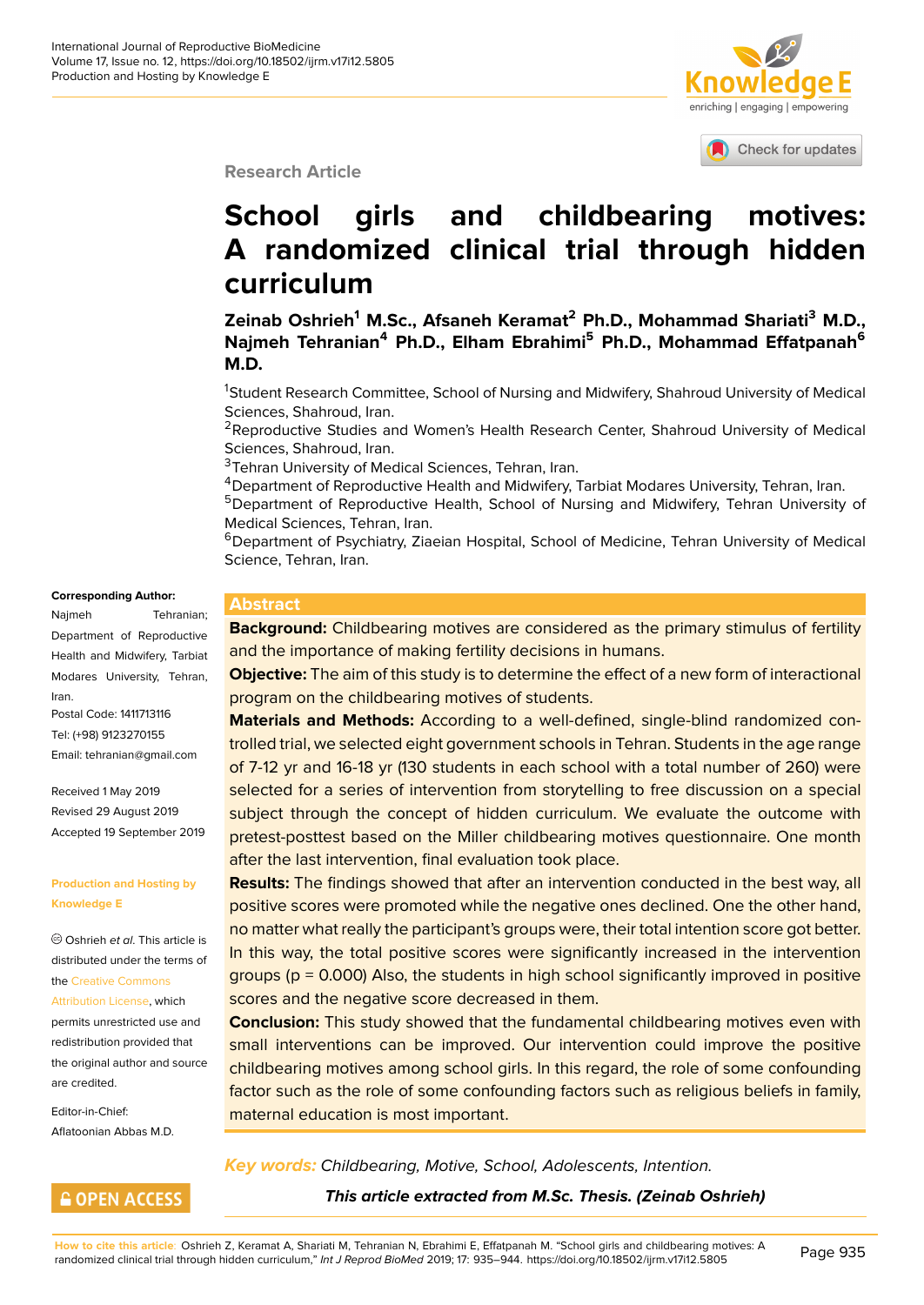## **1. Introduction**

Childbearing is the most important component of population growth (1). Childbearing motives are considered as the primary stimulus of fertility and the importance of making fertility decisions in humans (2). Fertility and childbirth are unique factors in population growth worldwide so that they can change the demographic structure in countries (3). The tendency and general desire of human beings to have children is one of the most important components of development in societies and is a pivot of sustainable development for countries with low population substitutions (4). In recent years, there has been a dramatic change in the population of the world, so that one of the most important changes in this regard is the declining infertility (5). Along with these changes, the fertility rate in Iran has also decreased. The results of censuses and statistics in Iran show that the total fertility rate declined from 7.7 children per woman in 1967 to 1.6 in 2011. These figures indicate that our country stands at the replacement level (5, 6). One of the target group that according to them have a significant effect on the demographic changes are school girls. According to the demographic statements, every country needs to collect specific data about the factors that may affect the intentions of adolescent girls (7, 8).

The teenage period is the stage from childhood to adulthood in which many patterns of life are learned and established (9). Because of limited access to reproductive health education and cares, adolescents have to enter in childbearing life with relatively low reliance on contraceptive selections, pregnancy intentions, and high-risk behavior protections (10). In the meantime, the role of education should not be overlooked. According to numerous studies, the learning power of people at lower ages is higher (11). Countries were encountered to decrease, turned into a variety of training

approaches that can create positive attitudes in fundamental demographic groups such as school pupils. One of the most recent interventions is the training approach through the hidden curriculum (12-14). Usually, sociologists, educators, and psychologists often use the concept of the hidden curriculum to describe the informal school system. The hidden curriculum is not written anywhere nor does it teach any teacher. But the school's educational environment, with all its features, teaches it. Students are incidentally subject to something that has never been spoken about regardless of how well-educated, competent the school teachers are and how progressive the curriculum is. They are, by the way, influenced by the hidden school curriculum, a special approach to life, and a special attitude toward the subject. Its main function is social control. They believe that students are confronted with the hidden curriculum in their own way. In other words, the school, through the hidden curriculum, implicitly prepares students to accept their future social status (15, 16).

According to the best of knowledge, the data about the childbearing motivation in this age group is limited in our country. These studies were done without any need assessment with a traditional method and the aims of these studies were specially about the puberty health but not about the subject of childbearing motives (17-19). So that few interventions developed in this area. This article shows the study design and protocol of our intervention.

The aim of this study is to determine the effect of a new form of interactional program on the childbearing motives of students.

## **2. Materials and Methods**

According to a well-defined, single-blind randomized controlled tria,l we evaluated the effects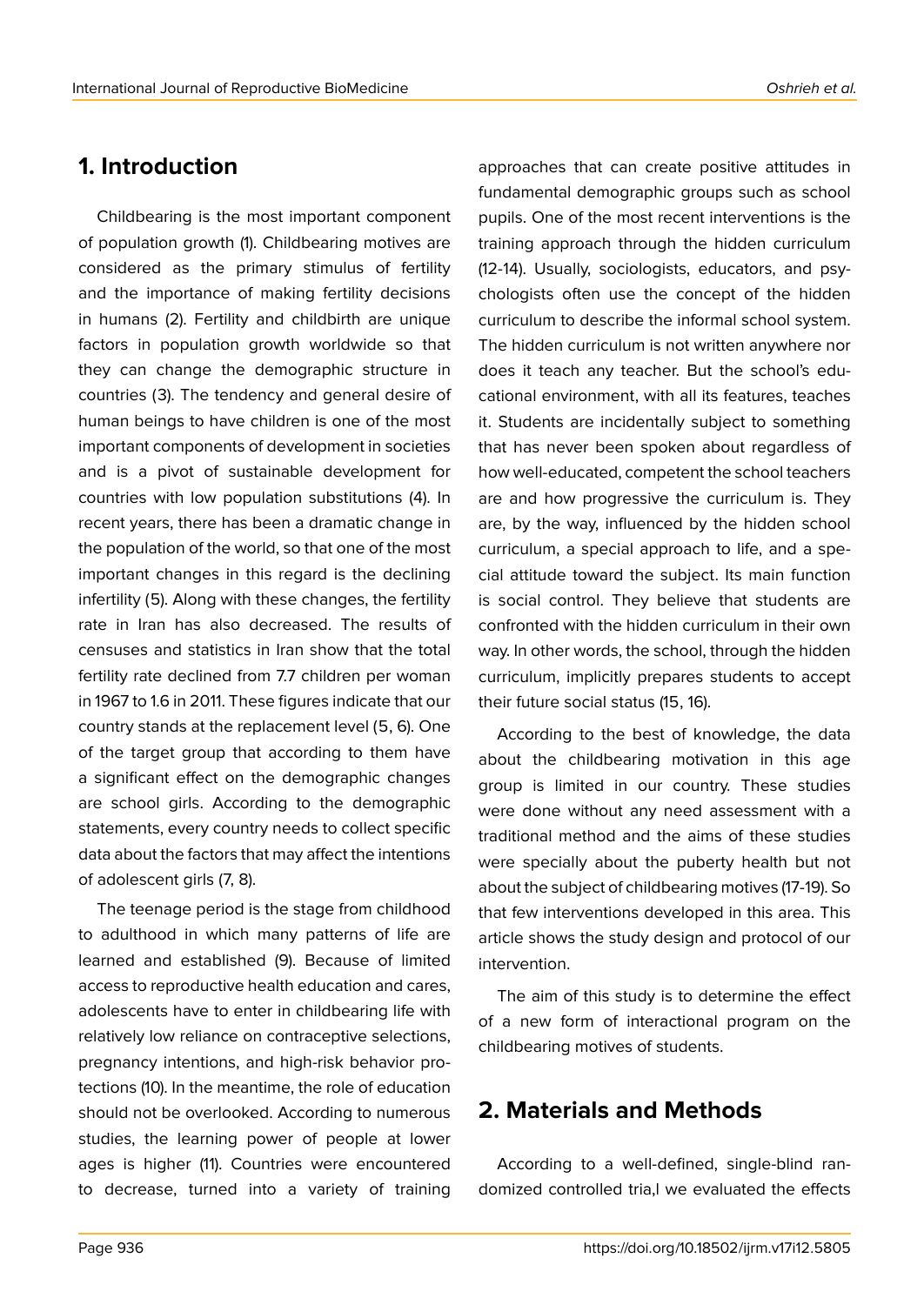of our intervention. Figure 1 shows the steps of eligibility assessment and the study progress based on the Consort. We used a pretest-posttest intervention design in eight governmental schools in Tehran (four elementary and four high schools). The sample size was determined based on " $n =$  $(Z1 + Z2)$  2  $(2S2)/d2$ " formula. At this level, we recruited 260 students. At the level of school selection, Tehran city was divided into four sections (according to the geographical division), and in each part, one primary and one high schools were randomly selected. In the selected schools, the assignment of classes to the intervention and control groups was randomized with a drawing approach. We selected all students who were in the

age range of 7-12 yr and 16-18 yr for elementary and high schools, respectively, and willing to participate in the study. If any of these students refused to follow the intervention or were absent for two sessions, they were excluded from the study.

The consolidated standards of reporting trials:

Z1 = Z value corresponding to type I (significance level) = 1.96

 $Z2 = Z$  value corresponding to type II errors = 0.84

S = Estimate of standard deviation of the sample

d = Distance from mean to one side of the range that was considered 0.4 s.

10% potential dropout at one month



#### **Figure 1.** Consort diagram.

#### **2.1. Intervention**

In elementary schools, the intervention was conducted in two days. At the beginning of each session, the participants responded to the pretest questions. After collecting the questions, the type of intervention and expected tasks were described, and the intervention was implemented.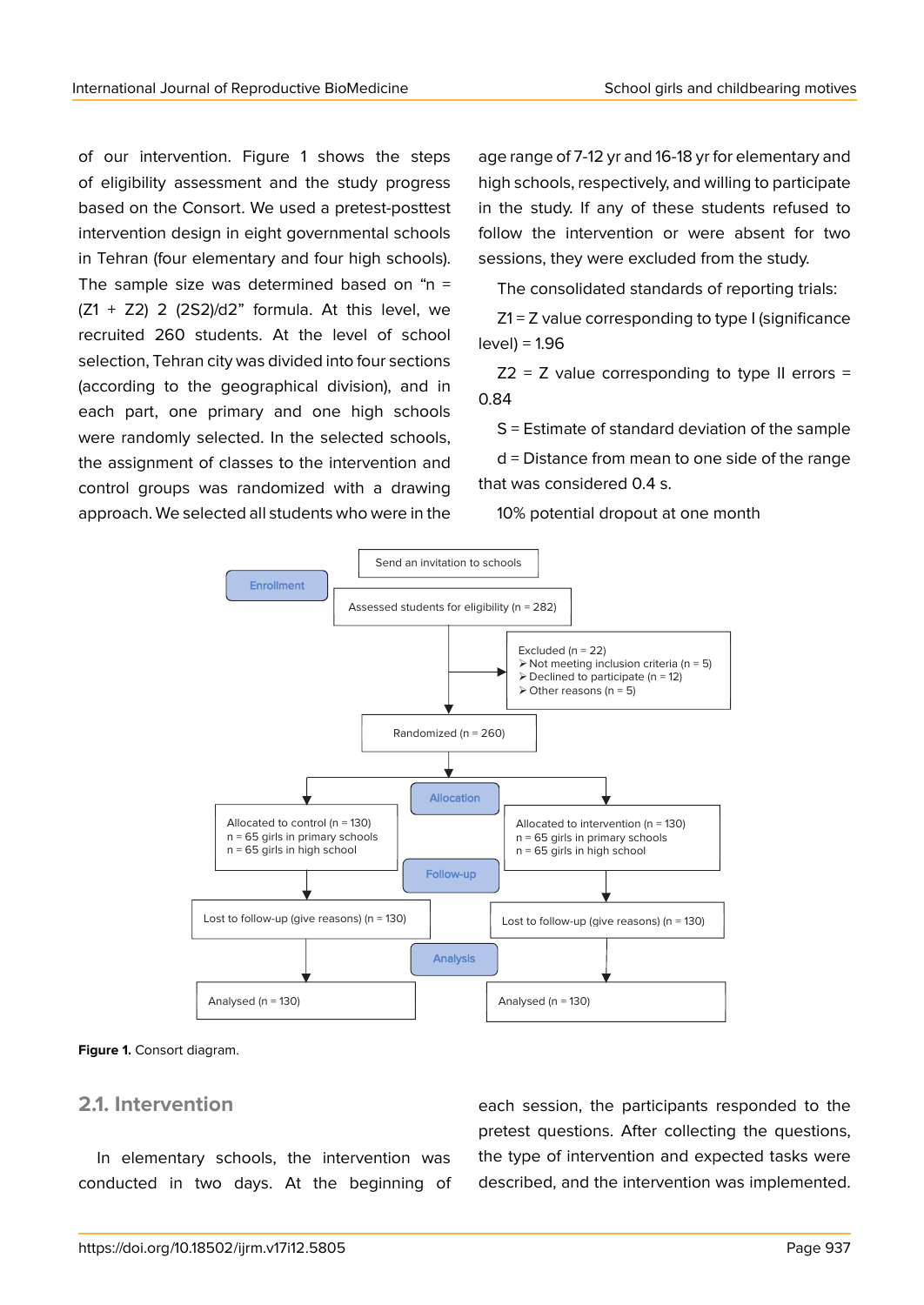Subsequently, posttest questions were provided to the participants. The first day of the intervention began in the form of a group discussion, in which an educational clip was displayed and after that student were asked to discuss it. On the second day of intervention (a week later), the method of

storytelling-rethinking was used in which a story was told (its content would be presented in the supplementary data) and participants were asked to think about it and remove the main concepts of it. One month after the last intervention, a third evaluation took place. Miller's childbearing motive questionnaire was used for the evaluation.

Because of the higher level of cognition in high school girls, the content of the interventions in this group was slightly different from the other groups. The same as the previous one, the way of the evaluation was before and after questions. On the first day, an unfinished story was told. The students were divided into three groups and were asked to complete the story. On the second day (a week later), students told a memory in our specific subject and after that, they discussed it with each other. Like mentioned earlier, the third evaluation was done one month later.

### **2.2. Questionnaire**

The childbearing motivation questionnaire was developed by Warren Miller (1995) and used for assessing the strong and weak aspects of childbearing motivation among participants. It offers comprehensive data on individual's childbearing desire. This questionnaire consists of two dimensions. Positive motives that include the pleasure of pregnancy, birth, and childhood (6 questions), traditional view (6 questions), satisfaction from parenting (6 questions), need and survival (5 questions), and the instrumental use of the child (11 questions) The other dimension relates to negative motives which include fear of being pregnant (7

questions), stress of parents (8 questions), and childcare challenges (4 questions) .In this study, we use the Persian version of this questionnaire (20). The validity of the questionnaires was confirmed by Cronbach's alpha coefficient of 98%. In the part of reliability assessment, the correlation coefficient of 91% was obtained. In this version, the original questionnaire was translated and also expanded. Items were added to both sections based on the qualitative research conducted in Iran. In total, there are 26 items to measure positive motives and 11 in the negative section. With multiple questions, we were able to explore the structure of childbearing motives. In the control group at each level, the participant only responded to questions in two different times.

### **2.3. Ethical consideration**

A written consent was received from all participants. Ethical code is IR.SHMU.REC.1395.96 obtained from the Shahroud University of Medical Sciences.

### **2.4. Statistical analysis**

The data analysis was conducted based on SPSS, version 18. While the analytical statistics (such as paired t-test and logistic regression) were used to get to the conclusion about the efficacy of intervention, and the descriptive statistics (i.e., mean, mean difference, frequency, and frequency percent) are used to give more information about some particular data.

## **3. Results**

Table I shows variation in demographic characteristics and the possible factors affecting fertility motivation among participants in the study. These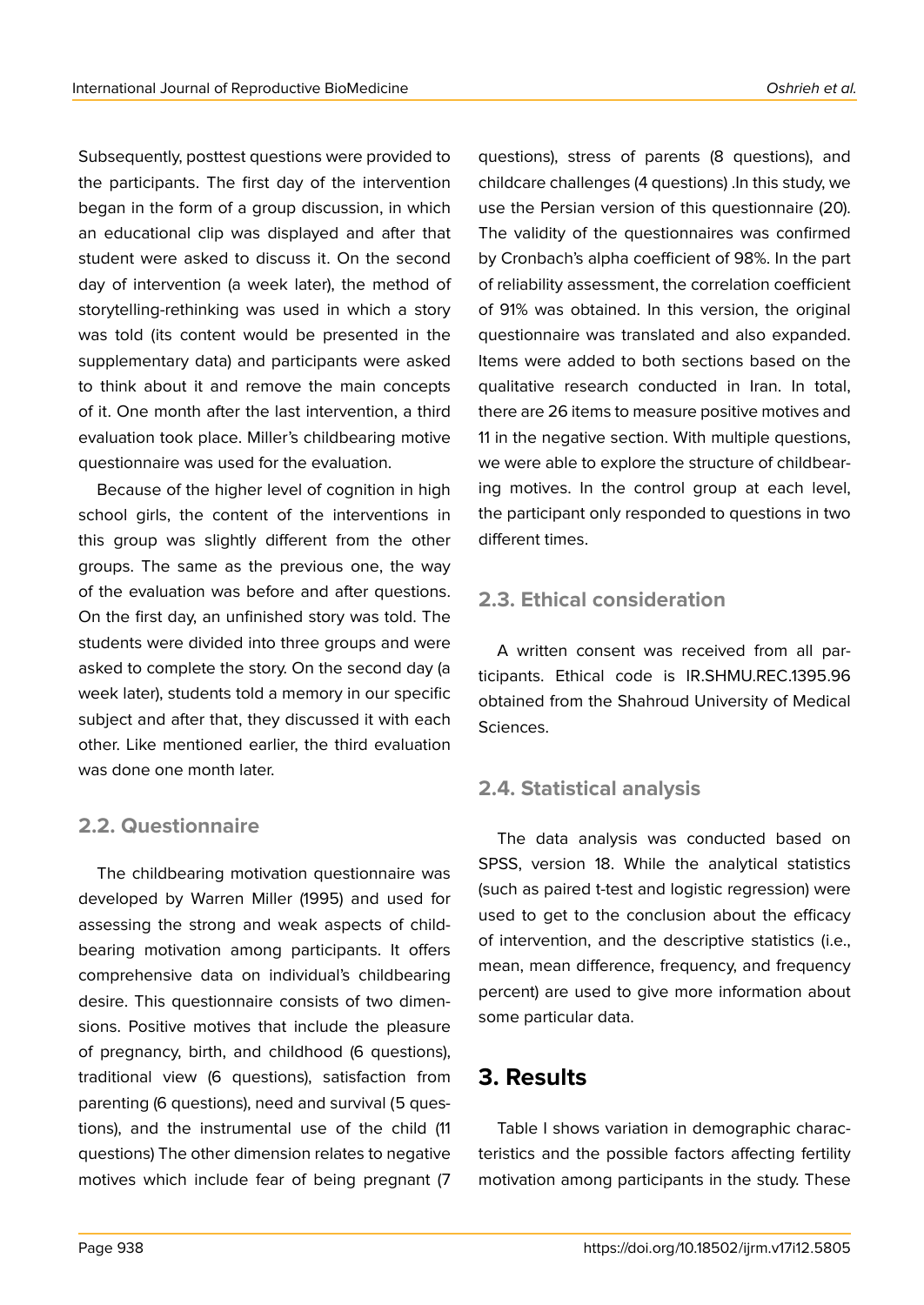factors have been extracted based on a comprehensive overview of basic research in this area (21).

Table II shows the change in the score of the positive and negative childbearing motives in school girls. Based on the findings of this table, at the elementary level, the greatest change in positive motivation has occurred in "satisfaction with parenting." In high school students, after the intervention, participants showed a significant increase in the score of all positive motive domains, except for the use of a "child's tool." Although the scores of negative motive domains were decreased in both groups after the intervention, this decline was not statistically significant.

Table III formulates the school children's childbearing motivation based on some possible demographic and potential variables.

| variable                      | Elementary school $N = 130$ |                  | High school $N = 130$ |                    |  |  |  |  |
|-------------------------------|-----------------------------|------------------|-----------------------|--------------------|--|--|--|--|
|                               | Control n (%)               | Intervention (%) | Control n (%)         | Intervention n (%) |  |  |  |  |
| Mother's level of education   |                             |                  |                       |                    |  |  |  |  |
| <b>Illiterate</b>             | O(0)                        | 1(1.53)          | 2(3.07)               | O(0)               |  |  |  |  |
| Primary school                | 8(12.3)                     | 5(7.7)           | 3(4.61)               | 9(13.85)           |  |  |  |  |
| High school                   | 19 (29.23)                  | 23 (35.38)       | 16 (24.61)            | 27 (41.54)         |  |  |  |  |
| <b>University</b>             | 38 (58.47)                  | 36 (55.39)       | 44 (67.7)             | 29 (44.61)         |  |  |  |  |
| Father's level of education   |                             |                  |                       |                    |  |  |  |  |
| <b>Illiterate</b>             | 1(1.53)                     | $O$ (O)          | O(0)                  | 2(3.07)            |  |  |  |  |
| Primary school                | 5(7.7)                      | 3(4.61)          | 6(9.23)               | 3(4.61)            |  |  |  |  |
| High school                   | 17 (26.15)                  | 11 (16.7)        | 7 (10.76)             | 5(7.7)             |  |  |  |  |
| University                    | 42 (64.61)                  | 51 (78.46)       | 52 (80)               | 55 (84.61)         |  |  |  |  |
| Mother's job                  |                             |                  |                       |                    |  |  |  |  |
| Housewife                     | 37 (56.9)                   | 26 (40)          | 24 (36.92)            | 23 (35.38)         |  |  |  |  |
| Employee                      | 28 (43.1)                   | 39 (60)          | 41 (63.08)            | 42 (64.62)         |  |  |  |  |
| Father's job                  |                             |                  |                       |                    |  |  |  |  |
| Government<br>Employee        | 35 (53.84)                  | 44 (67.7)        | 34(52.3)              | 23 (35.38)         |  |  |  |  |
| Self-employed                 | 30 (46.16)                  | 21(32.3)         | 31(47.7)              | 42 (64.62)         |  |  |  |  |
| Number of sisters or brothers |                             |                  |                       |                    |  |  |  |  |
| $1 - 2$                       | 45 (69.23)                  | 38 (58.46)       | 48 (73.84)            | 34 (52.3)          |  |  |  |  |
| $3 \leq$                      | 20 (30.7)                   | 27 (41.54)       | 17 (26.16)            | 31(47.7)           |  |  |  |  |
| Religious beliefs in family   |                             |                  |                       |                    |  |  |  |  |
| Yes                           | 39 (60)                     | 38 (58.46)       | 43 (66.15)            | 47 (72.31)         |  |  |  |  |
| No                            | 26 (40)                     | 27 (41.53)       | 22 (33.85)            | 18 (27.69)         |  |  |  |  |

#### **Table I.** Characteristics of study participants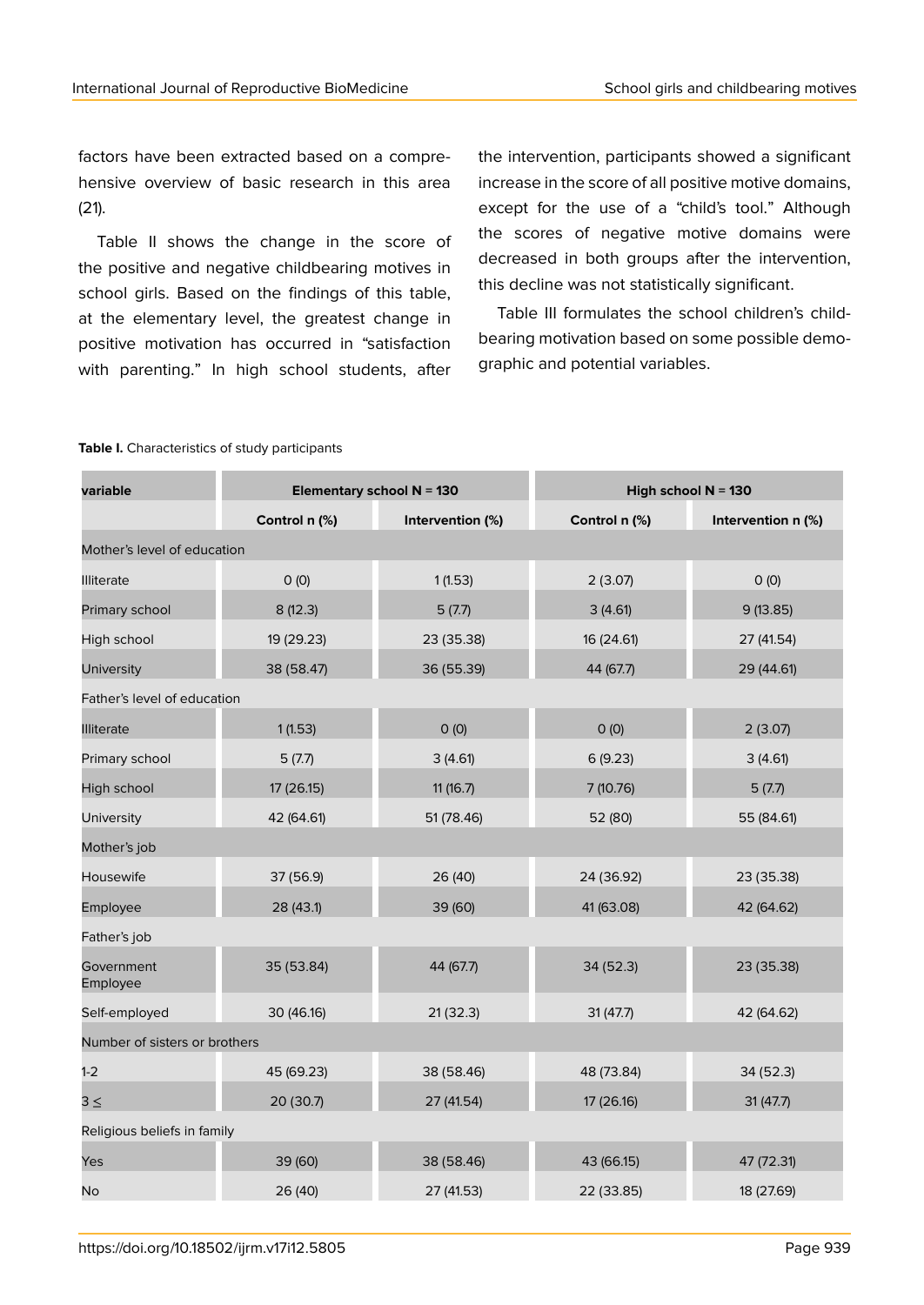| <b>Childbearing motive</b>  |                                | <b>Control</b>   |                  |         | <b>Intervention</b> |                  |         |
|-----------------------------|--------------------------------|------------------|------------------|---------|---------------------|------------------|---------|
|                             |                                | Level 1          | Level 2          | P-value | Level 1             | Level 2          | P-value |
| Elementary school $N = 130$ |                                |                  |                  |         |                     |                  |         |
| Positive                    | Pleasure of<br>childbearing    | $16.51 \pm 3.1$  | $17.12 \pm 2.73$ | 0.45    | $17.23 \pm 3.5$     | $17.43 \pm 1.2$  | 0.33    |
|                             | Traditional<br>view            | $23.12 \pm 2.9$  | $24.1 \pm 1.67$  | 0.01    | $26.23 \pm 1.2$     | $28.33 \pm 2.3$  | 0.000   |
|                             | Satisfaction<br>with parenting | $17.71 \pm 1.2$  | $17.92 \pm 2.7$  | 0.28    | $19.23 \pm 3.1$     | $25.36 \pm 1.9$  | 0.000   |
|                             | Feeling need<br>for survival   | $12.98 \pm 0.9$  | $13.2 \pm 1.53$  | 0.16    | $15.21 \pm 1.6$     | $16.1 \pm 3.4$   | 0.03    |
|                             | Instrumental<br>use of child   | $11.84 \pm 3.8$  | $12.26 \pm 1.33$ | 0.20    | $14.21 \pm 2.6$     | $15.6 \pm 1.67$  | 0.002   |
| Negative                    | Fear of being<br>parent        | $19.35 \pm 2.3$  | $19.16 \pm 1.7$  | 0.70    | $17.13 \pm 1.6$     | $14.15 \pm 1.36$ | 0.1     |
|                             | Parenting<br>stress            | $19.79 \pm 3.8$  | $19.36 \pm 3.6$  | 0.74    | $21.43 \pm 3.6$     | $19.11 \pm 1.15$ | 0.1     |
|                             | Child's care<br>challenges     | $18.66 \pm 3.4$  | $17.78 \pm 2.5$  | 0.95    | $16.58 \pm 3.2$     | $13.01 \pm 1.93$ | 0.1     |
| High school $N = 130$       |                                |                  |                  |         |                     |                  |         |
| Positive                    | Pleasure of<br>childbearing    | $19.53 \pm 2.5$  | $22.12 \pm 1.87$ | 0.000   | $18.87 \pm 1.35$    | $24.96 \pm 2.68$ | >0.001  |
|                             | Traditional<br>view            | $19.11 \pm 3.1$  | $19.73 \pm 2.6$  | 0.10    | $18.95 \pm 2.4$     | $23.1 \pm 1.67$  | >0.001  |
|                             | Satisfaction<br>with parenting | $23.36 \pm 0.12$ | $27.14 \pm 4.32$ | 0.000   | $25.12 \pm 1.76$    | $29.1 \pm 2.03$  | >0.001  |
|                             | Feeling need<br>for survival   | $22.11 \pm 1.5$  | $27.16 \pm 1.35$ | 0.000   | $19.9 \pm 3.2$      | $26 \pm 1.67$    | >0.001  |
|                             | Instrumental<br>use of child   | $15.39 \pm 3.9$  | $13.12 \pm 2.76$ | 0.99    | $17.12 \pm 3.8$     | $18.1 \pm 1.67$  | 0.97    |
| Negative                    | Fear of being<br>parent        | $18.19 \pm 2.39$ | $17.13 \pm 1.71$ | 0.99    | $18.12 \pm 1.78$    | $16.33 \pm 1.5$  | 0.1     |
|                             | Parenting<br>stress            | $17.13 \pm 3.8$  | $13.55 \pm 1.23$ | 0.1     | $17.11 \pm 2.1$     | $13.21 \pm 1.1$  | 0.1     |
|                             | Child's care<br>challenges     | $17.77 \pm 2.17$ | $16.47 \pm 1.25$ | 0.99    | $23.17 \pm 3.9$     | $17.8 \pm 2.1$   | 0.1     |

**Table II.** Mean score and standard deviation of childbearing motive's score, before and after the intervention in the groups

Data presented as Mean  $\pm$  SD. The significance area was considered in the level of 0.05 P-value was determined based on paired t-test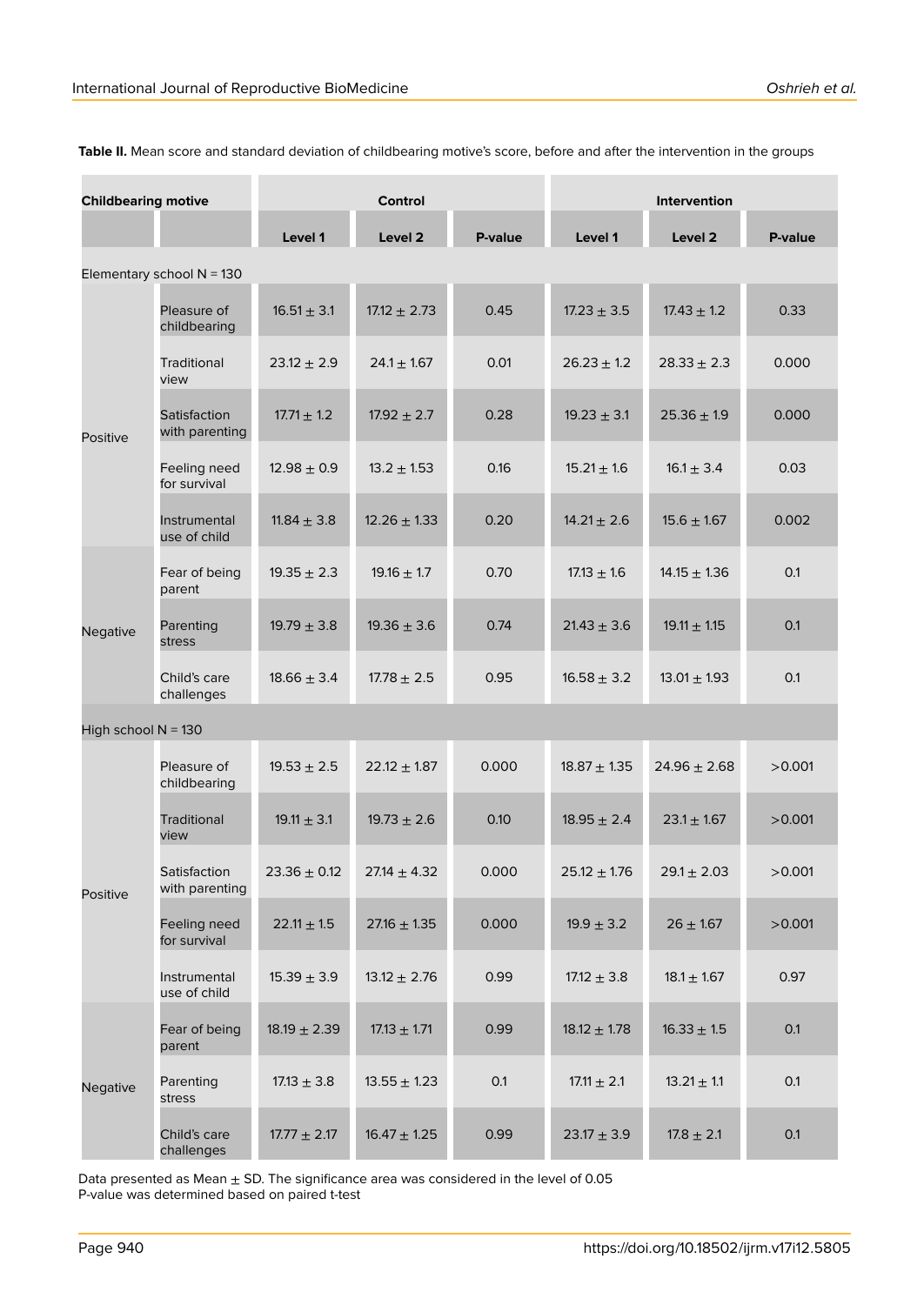| <b>Childbearing motive</b> | <b>Demographic variable</b>      | <b>Coefficient</b> | <b>Confidence interval</b><br>95% | P-value |
|----------------------------|----------------------------------|--------------------|-----------------------------------|---------|
| <b>Positive</b>            | Mother's level of<br>education   | $-0.780$           | $(0.916 - 0.456)$                 | 0.001   |
|                            | Father's level of<br>education   | $-0.612$           | $(0.857 - 0.370)$                 | 0.001   |
|                            | Mother's job                     | $-0.237$           | $(-0.371 - 0.178)$                | 0.001   |
|                            | Father's job                     | $-0.312$           | $(-0.268 - 0.132)$                | 0.01    |
|                            | Number of sisters or<br>brothers | 0.217              | $(-0.336 - 0.129)$                | 0.03    |
|                            | Religious believes in<br>family  | 0.821              | $(0.936 - 0.632)$                 | 0.001   |
| <b>Negative</b>            | Mother's level of<br>education   | 0.761              | $(0.815 - 0.312)$                 | 0.001   |
|                            | Father's level of<br>education   | 0.501              | $(0.621 - 0.358)$                 | 0.01    |
|                            | Mother's job                     | 0.643              | $(0.795 - 0.573)$                 | 0.001   |
|                            | Father's job                     | $-0.527$           | $(-0.651 - 0.257)$                | 0.001   |
|                            | Number of sisters or<br>brothers | 0.668              | $(0.803 - 0.513)$                 | 0.001   |
|                            | Religious beliefs in<br>family   | $-0.740$           | $(-0.781 - 0.612)$                | 0.001   |

**Table III.** Regression model based on the childbearing motive's score and the demographic variables

Logistic regression test

## **4. Discussion**

The finding of this study showed that an intervention conducted in the form of interaction between students can promote scores of childbearing motives, whereas the negative ones declined. One the other hand, no matter what really the participant's group is, their total intention score got better. The childbearing motive is the most important factor which can affect the fertility behavior (1). In each country, the population of girls and their fertility behaviors have a very significant impact on the future image of the population. In this way, as one of the incentive policies, the countries that have a potential negative growth in their population attempt to correct the beliefs of this group of people (2). This study was designed to investigate the effectiveness of a learning intervention through the hidden curriculum that administered in the

schools on the positive and negative motives of school girls.

This intervention provided us an exciting experience of working with students in the field of reproductive health. At the meetings that took place during the intervention with students, initially, we prioritized studying the childbearing and reproductive health knowledge among them, which is a matter of urgency. The lack of information that was not the purpose of this study was very much to be seen, so that many people in the control group, after completing the questionnaire in the first stage, without even intervention, had an increase in the score of the positive fertility motives, and perhaps the reason for this was the primary motivation for knowing through the questionnaire (Table II). Before this study, we had conducted a systematic review around the subject of intention of childbearing and some possible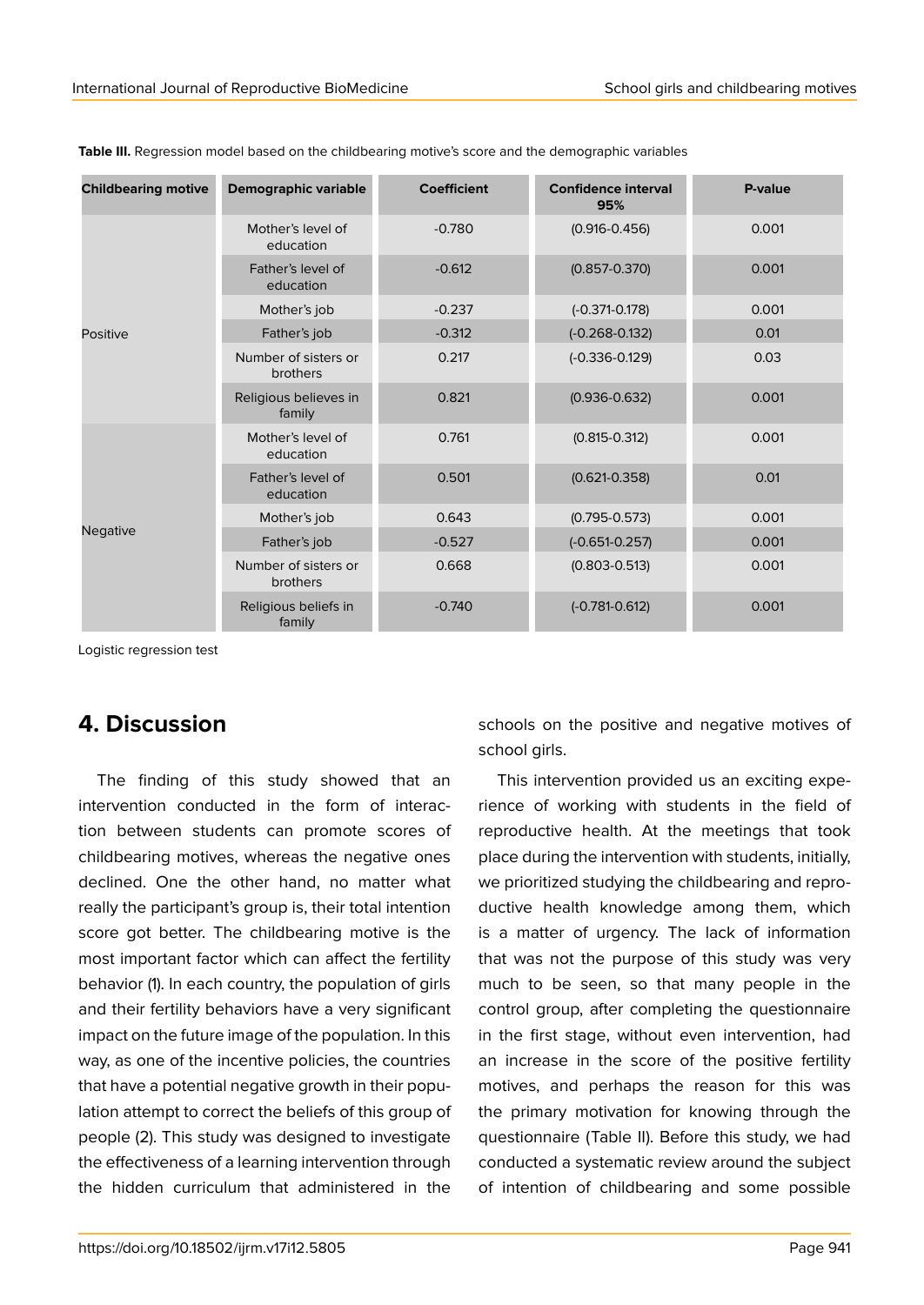factors that could impact it. Whether or not these factors were effective, we included them in our questionnaire. Our justification was based on the fact that intention is a cultural and also individual issue (1-3) that can be changed by the influence of each or a group of these factors. The distribution of possible confounding factors was the same between the two groups at baseline analysis (Table I).

Because our main outcomes were evaluating the positive and negative motives "alteration through intervention," let's go to the heart of matter. With a quick glance at Table II, we find that there are some areas of positive motivation (such as instrumental use of child, feeling the need for survival, and pleasure of childbearing) have lower scores than the other areas. More importantly, these scores at elementary level are lower than high school level. One of the most important reasons for this difference may be related to the difference in the basic knowledge of two groups of the participant on the fertility issues that have already been mentioned. So that, the lack of baseline analysis, student's knowledge was one of the big limitations of our study and the other Iranian studies (21, 22).

After the intervention was conducted in the best way, all positive scores were promoted whereas the negative ones were declined. On the other hand, No matter what really the participant's group was, their total intention score got better. "Satisfaction with parenting" was a domain that improved significantly more in both the children of elementary and high schools. Rubin and East introduced this domain as a well-known area that easily changed through education and could have worked to create positive fertility in young couples (23). It needs to be thought that this study, although not having a goal for parenting education, has been able to increase the score of individuals in this area. Therefore, it can be predicted that if interventions with accurate steps accomplished in

in terms of becoming ready for parenting and increasing the ability of parents to take care of their child. Another result of this study was that it showed that intervention increased the positive motivation and reduced the negative motivation in high school students more than the elementary ones. Hay ford and Agadjanian received to this fact that the education about this subject should be established in a proper level of knowledge. They suggested that "you can start from the elementary level but the suitable material for education must be available" (24). Among the negative motives, as mentioned earlier, our intervention in high school girls could properly decrease the score of negative motives. In this way, the most dominant score which was decreased belonged to child's care challenges. Khadivzadeh and colleagues mentioned this subject as the main barrier which stands in the way of childbearing among couples (22). Watanabe and Lee described "fears of responsibility for the children" as a factor that let adolescents escape from marriage (24). In this regard, Berrington and Pat taro believed that education about fertility desire must be focused on the fear, especially on the fear of being the parent and the responsibilities that come with it (23). One of the novelty of this study was the time of intervention. We did our performance before the participants experienced real marital relation and such pre-going interventions, if properly designed, could have the best effect on the formation of the right believes of the target groups.

this area can best increase the desired outcomes

We explored the behavior of childbearing motives in front of some factors that are mentioned in Table III. Totally, we found the great amount of relationship between the positive motives and religious beliefs in family. This relation was ascertained by some other authors (23, 24). Also, we explored a strong reverse correlation between mother's level of education and intention to have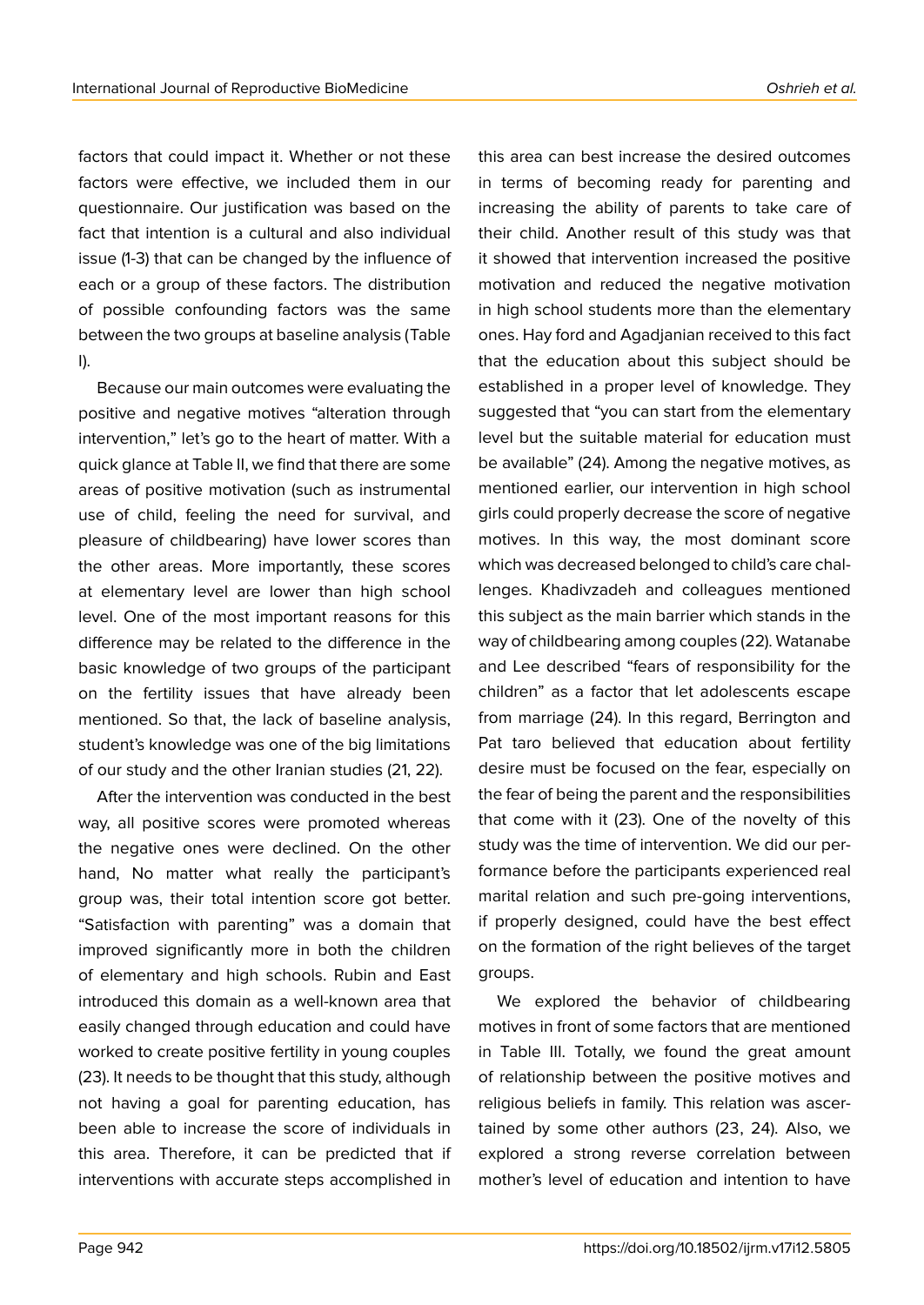a child in their daughters. In the other side was a negative intention that had a strong straight correlation with mother's level of education and had similar but the reverse correlation with religious beliefs in family. These results were affirmed by some studies (22-24).

## **5. Conclusion**

This study showed that we can improve our fundamental childbearing motives, even with small interventions. Our intervention could improve the positive childbearing motives among school girls. In this regard, the role of some confounding factors such as the religious beliefs in family and maternal education are the most important.

### **Acknowledgments**

This article was a part of a Ph.D. thesis that was conducted at the Shahroud University of Medical Sciences. The authors are thankful to the vice chancellor of the Shahroud University of Medical Sciences.

## **Conflict of Interest**

The authors declare that they have no conflict of interest.

## **References**

- [1] Gray E, Evans A, Reimondos A. Childbearing desires of childless men and women: when are goals adjusted? *Adv Life Course Res* 2013; 18: 141–149.
- [2] Guedes M, Pereira M, Pires R, Carvalho P, Canavarro MC. Childbearing motivations scale: construction of a new measure and its preliminary psychometric properties. *J Child Fam Stud* 2015; 24: 180–194.
- [3] Hellerstedt WL, Pirie PL, Lando HA, Curry SJ, McBride CM, Grothaus LC, et al. Differences in preconceptional and prenatal behaviors in women with intended and unintended pregnancies. *Am J Public Health* 1998; 88: 663–666.
- [4] Hannula MS. Motivation in mathematics: goals reflected in emotions. *Educational Studies in Mathematics* 2006; 63: 165–178.
- [5] Amerian M, Kariman N, Janati P, Salmani F. [The Role of Individual factors in decision making for the first Childbearing]. *Payesh* 2016; 15: 143–151. (in Persian)
- [6] Tavousi M, Motlagh ME, Eslami M, Haerimehrizi A, Hashemi A, Montazeri A. [Fertility desire and its correlates: A pilot study among married citizens living in Tehran, Iran]. *Payesh* 2015; 14: 597–605. (in Persian)
- [7] Khadivzade T, Arghavani E. Religious Beliefs and Fertility Preferences among Engaged Couples, Referring to Premarital Counseling Centers of Mashhad, Iran. *J Midwif Reprod Health* 2014; 2: 238–245.
- [8] Kost K, Landry DJ, Darroch JE. Predicting maternal behaviors during pregnancy: Does intention status matter? *Fam Plann Perspect* 1998; 30: 79–88.
- [9] Farrokh-Eslamlou HR, Vahabzadeh Z, Moeini SR, Moghaddam Tabrizi F. [Pre-marriage couples'fertility attitude following recent childbearing persuative policies in Iran.] *The Journal of Urmia Nursing and Midwifery Faculty* 2013; 11: 836–845. (in Persian)
- [10] Qazi YS. Adolescent reproductive health in Pakistan. To wards adulthood: exploring the Sexual and reproductive health of adolescents in South Asia Geneva: World Health Organization. 2003: 78–80.
- [11] Kiara R. Belonging and learning to belong in school: the implications of the hidden curriculum for indigenous students. Discourse: Studies in the Cultural Politics of Education. 2013; 34: 660–672.
- [12] Myles BS, Simpson RL. Understanding the hidden curriculum: An essential social skill for children and youth with asperger syndrome. *Intervent School Clin* 2001; 36: 279– 286.
- [13] Myles BS, Trautman ML, Schelvan RL. The hidden curriculum for understanding unstated rules in social situations for adolescents and young adults.  $2^{nd}$  Ed. Kansas: AAPC Publishing; 2013.
- [14] Lee HJ. Cultural factors related to the hidden curriculum for students with autism and related disabilities. *Intervention in School and Clinic* 2011; 46: 141–149.
- [15] Myles BS, Simpson RL. Asperger syndrome: A quide for educators and parents. Texas: Austin PRO-ED; 1998.
- [16] Safabakhsh L, Nazemzade M. [The effect of health promotion education on high school students' lifestyle.] *Iranian Journal of Medical Education* 2013: 13: 58–65. (in Persian)
- [17] Javadnoori M, Roudsari RL, Hasanpour M, Hazavehei SM, Taghipour A. Female adolescents' experiences and perceptions regarding sexual health education in Iranian schools: A qualitative content analysis. *Iran J Nurs Midwifery Res* 2012; 17: 539-546.
- [18] Fattahi Z, Masoumi SZ, Soltani F, Roshanaei Gh. The effect of educating mother on the girls' knowledge level of reproductive health. *Payesh* 2017; 16: 627–635.
- [19] K.G. Santhya, Usha Ram. Associations Between Early Marriage and Young Women's Marital and Reproductive Health Outcomes: Evidence from India. International Perspectives on Sexual and Reproductive Health Vol. 36, No. 3 (SEPTEMBER 2010), pp. 132–139.